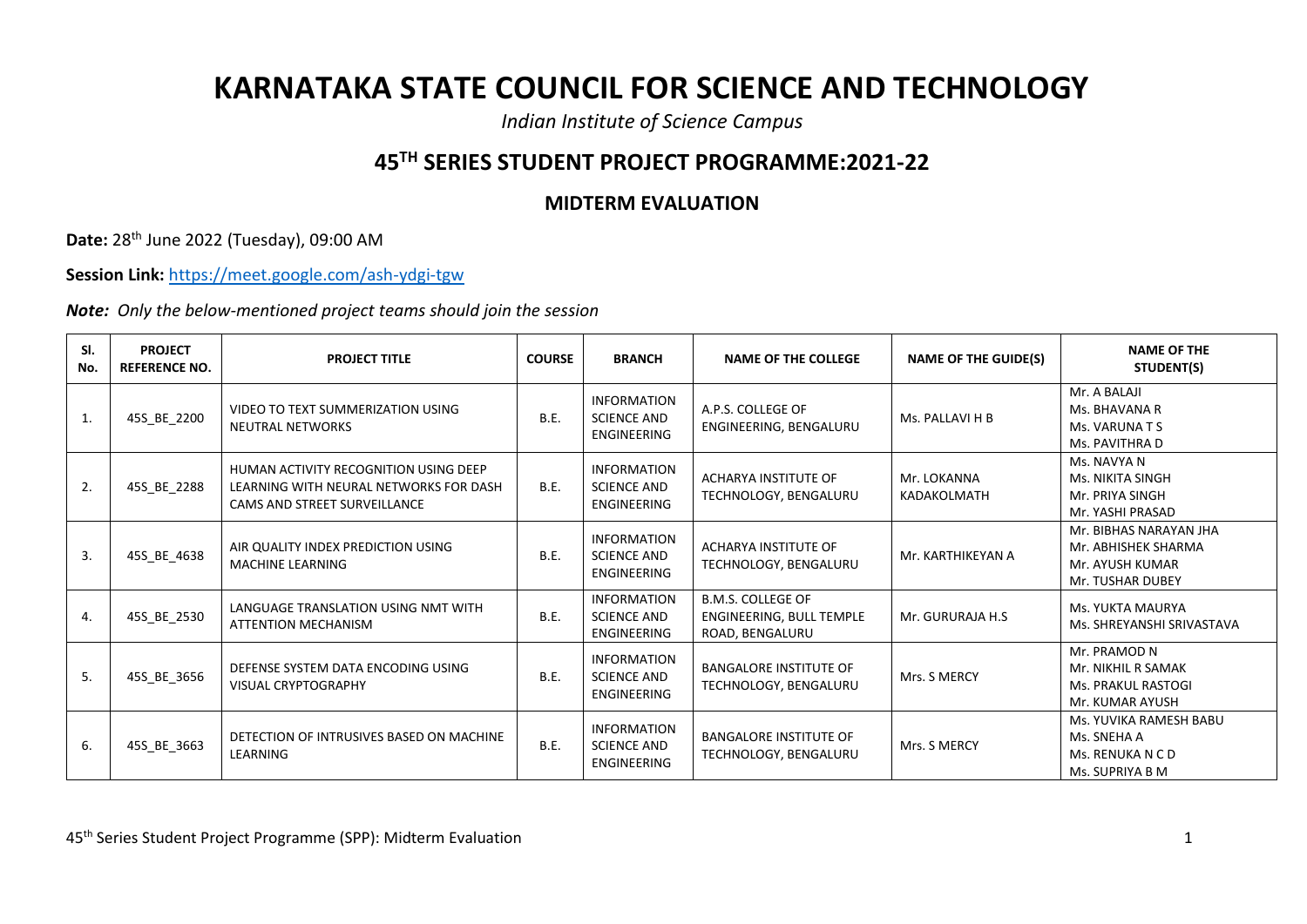| 7.  | 45S_BE_3486 | DETECTION AND MITIGATION OF SLOW DOS<br>ATTACKS USING MACHINE LEARNING                                      | B.E.        | <b>INFORMATION</b><br><b>SCIENCE AND</b><br>ENGINEERING        | DAYANANDA SAGAR COLLEGE<br>OF ENGINEERING, BENGALURU                    | Dr. RAMA MOHAN BABU K<br>N<br>Prof. PRATHIMA MABEL J         | Ms. INCHARA S<br>Ms. KEERTHANA D                                                                    |
|-----|-------------|-------------------------------------------------------------------------------------------------------------|-------------|----------------------------------------------------------------|-------------------------------------------------------------------------|--------------------------------------------------------------|-----------------------------------------------------------------------------------------------------|
| 8.  | 45S_BE_3609 | MEDCOIN : FACILITATING SECURE MEDICAL<br><b>DATA AGGREGATION</b>                                            | B.E.        | <b>INFORMATION</b><br><b>SCIENCE AND</b><br><b>ENGINEERING</b> | DAYANANDA SAGAR COLLEGE<br>OF ENGINEERING, BENGALURU                    | Ms. K A VANI                                                 | Mr. ADARSH C<br>Mr. JEEVAN MAHESH<br>Mr. KAUSHIK S<br>Mr. PRASHANTH M SANGRAM                       |
| 9.  | 45S_BE_0330 | <b>QUANTIFICATION OF UREA ADULTERATION</b><br>WITH IMPEDANCE SPECTROSCOPY IN COW MILK.                      | B.E.        | <b>INFORMATION</b><br><b>SCIENCE AND</b><br>ENGINEERING        | EAST WEST INSTITUTE OF<br>TECHNOLOGY, BENGALURU                         | Prof. ANJANA H S<br>Mr. CHETHAN KUMAR B H                    | Ms. KRUTHI GOWDA K<br>Ms. JYOTHI G<br>Mr. MADHU V<br>Mr. MANU V                                     |
| 10. | 45S_BE_1377 | FRUIT ADULTERATION DETECTION USING DEEP<br>LEARNING                                                         | B.E.        | <b>INFORMATION</b><br><b>SCIENCE AND</b><br>ENGINEERING        | EAST WEST INSTITUTE OF<br>TECHNOLOGY, BENGALURU                         | Mr. SHANKAR LINGE<br><b>GOWDAHS</b><br>Mr. CHETHAN KUMAR B H | Mr. A SUNIL KUMAR REDDY<br>Mr. ACHYUTH ANILKUMAR JOSHI<br>Mr. ANANTH REDDY N P<br>Mr. ANURAG MAHANA |
| 11. | 45S_BE_2528 | SAFETY MONITORING OF SEWAGE WORKERS<br>USING IOT AND MACHINE LEARNING                                       | B.E.        | <b>INFORMATION</b><br><b>SCIENCE AND</b><br><b>ENGINEERING</b> | <b>EAST WEST INSTITUTE OF</b><br>TECHNOLOGY, BENGALURU                  | Mrs. BHAVYA T<br>Dr. SURESH M B                              | Mr. RAVITEJA R<br>Mr. VAMSHI S<br>Mr. ROHITH N<br>Mr. S SUSHANK                                     |
| 12. | 45S_BE_3786 | AUTOMATIC TRACKING STRAY OUT ANIMALS<br>FROM SACTUARIES AND RESERVE FOREST USING<br>PI AND IMAGE PROCESSING | B.E.        | <b>INFORMATION</b><br><b>SCIENCE AND</b><br><b>ENGINEERING</b> | EAST WEST INSTITUTE OF<br>TECHNOLOGY, BENGALURU                         | Ms. MAMATHA B N<br>Mr. CHETHAN KUMAR B H                     | Mr. KAMRUJAMA ANSARI<br>Mr. MD AAKIB ANSARI<br>Mr. DHANUSH P V<br>Mr. MOHAMMAD NOOR<br>ABDFIQW      |
| 13. | 45S_BE_3506 | MY-SR NEXT GEN AUTOMATED GAS SAFETY<br>SYSTEM USING IOT                                                     | B.E.        | <b>INFORMATION</b><br><b>SCIENCE AND</b><br>ENGINEERING        | H.K.B.K. COLLEGE OF<br>ENGINEERING, BENGALURU                           | Dr. KOMALA C R<br>Ms. PRIYA J                                | Ms. YASHASHWINI S<br>Ms. MEGHA P<br>Ms. RASHMI NAYAK<br>Ms. SHARANYA S                              |
| 14. | 45S_BE_3737 | IOT BASED RAILWAY SEAT ALLOCATION AND<br>VERIFICATION USING QR CODE AND THERMAL<br><b>SCANNER</b>           | B.E.        | <b>INFORMATION</b><br><b>SCIENCE AND</b><br><b>ENGINEERING</b> | H.K.B.K. COLLEGE OF<br>ENGINEERING, BENGALURU                           | Dr. V. BALAJI VIJAYAN<br>Prof. PRIYANKA.K                    | Mr. SUDEEP SHETTY S<br>Mr. SARVATH SABA<br>Mr. SHARON PHILIP<br>Mr. SHRIHARSHA MUKUND NAIK          |
| 15. | 45S_BE_2671 | <b>E-VEHICLE CHARGING STATION</b>                                                                           | B.E.        | <b>INFORMATION</b><br><b>SCIENCE AND</b><br><b>ENGINEERING</b> | K.N.S. INSTITUTE OF<br>TECHNOLOGY, BENGALURU                            | Prof. KANTHARAJU V.                                          | Ms. NISARGA H<br>Mr. KARISHMA S<br>Ms. LAKSHMI<br>Ms. R PAVITHRA                                    |
| 16. | 45S_BE_3033 | A COMPARATIVE STUDY ON HEART DISEASE<br>PREDICTION USING DATA MINING TECHNIQUES<br>AND FEATURE SELECTION    | <b>B.E.</b> | <b>INFORMATION</b><br><b>SCIENCE AND</b><br>ENGINEERING        | K.N.S. INSTITUTE OF<br>TECHNOLOGY, BENGALURU                            | Mr. MOHAMMED ZIAULLA                                         | Mr. MD. MASRUR AKHTAR<br>Ms. MISBA SULTANA<br>Mr. SARFARAZ KHAN P.<br>Mr. NIKHIL SAHANI             |
| 17. | 45S_BE_1202 | AUTOMATED MEDICAL WASTE SEGREGATION<br>SYSTEM                                                               | B.E.        | <b>INFORMATION</b><br><b>SCIENCE AND</b><br><b>ENGINEERING</b> | NAGARJUNA COLLEGE OF<br><b>ENGINEERING AND</b><br>TECHNOLOGY, BENGALURU | Prof. MUTHURAJU V                                            | Mr. ARUNJITH S<br>Ms. PRAKRUTHI C GOWDA<br>Mr. SAURAV KASHYAP<br>Mr. S HUSSAIN BABA                 |

45th Series Student Project Programme (SPP): Midterm Evaluation 2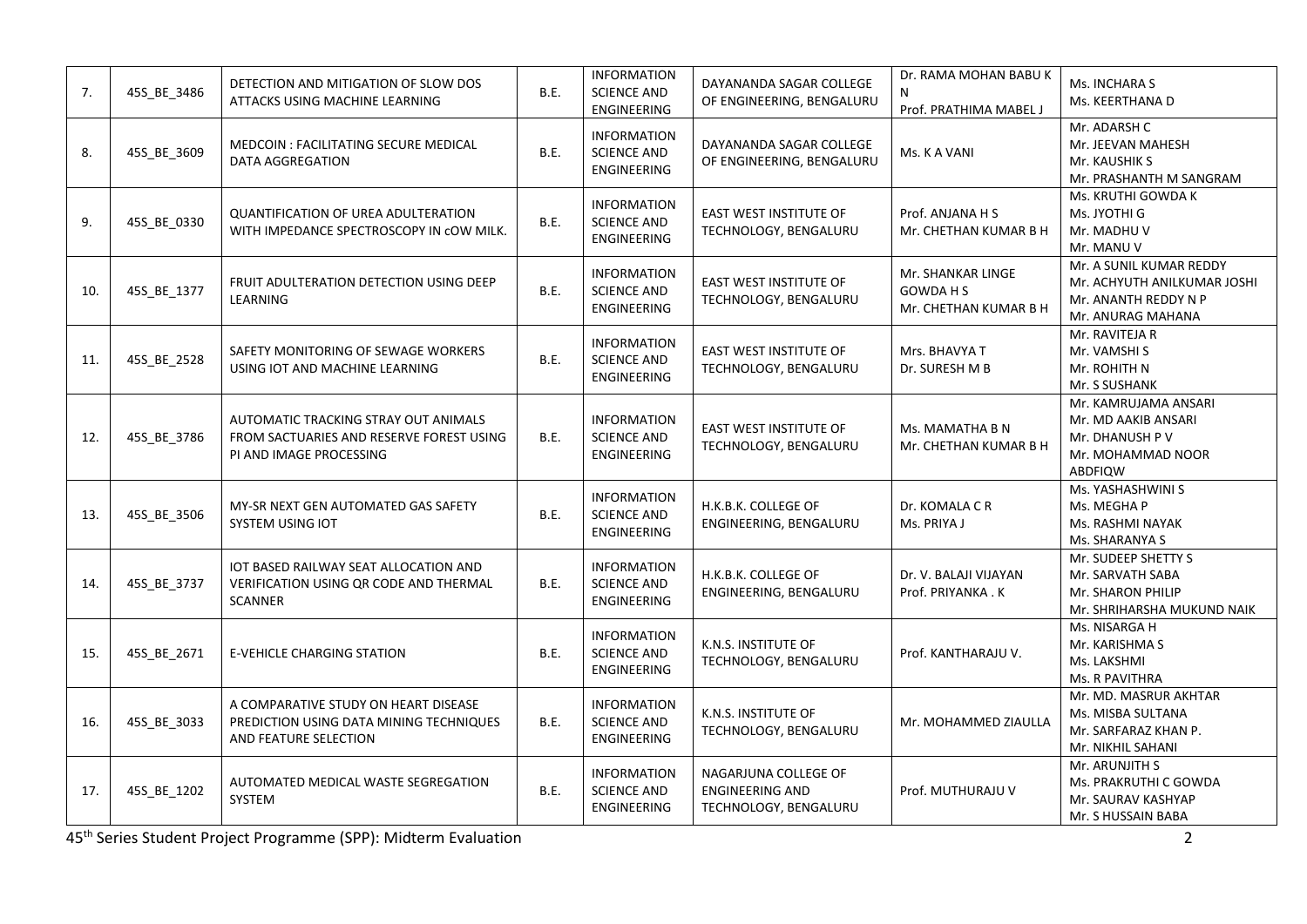| 18. | 45S_BE_1768   | DRONE DELIVERY WITH OBJECT DETECTION                                                                                                              | B.E.        | <b>INFORMATION</b><br><b>SCIENCE AND</b><br><b>ENGINEERING</b> | NAGARJUNA COLLEGE OF<br><b>ENGINEERING AND</b><br>TECHNOLOGY, BENGALURU | Mrs. SANDHYA L                          | Ms. MOGALIKUDHURU SUMA<br>RANI<br>Ms. MATTAPARTHI LIKHITHA<br><b>SHREE</b><br>Mr. NIROOP S RAO<br>Ms. ANANYA VIKRAM |
|-----|---------------|---------------------------------------------------------------------------------------------------------------------------------------------------|-------------|----------------------------------------------------------------|-------------------------------------------------------------------------|-----------------------------------------|---------------------------------------------------------------------------------------------------------------------|
| 19. | 45S_BE_1432   | ORGAN DONATION - AN ANDROID APPLICATION                                                                                                           | <b>B.E.</b> | <b>INFORMATION</b><br><b>SCIENCE AND</b><br>ENGINEERING        | <b>R.R. INSTITUTE OF</b><br>TECHNOLOGY, BENGALURU                       | Dr. NAVEEN. M                           | Ms. JAHNAVI SANJEEV NADGIR<br>Ms. NAYANA S                                                                          |
| 20. | 45S_MTech_058 | DESIGN AND DEVELOPMENT OF IOT BASED<br>REMOTE COVID-19 PATIENT MONITORING<br>SYSTEM USING MACHINE LEARNING AND EDGE<br><b>COMPUTING TECHNIQUE</b> | M.Tech      | SOFTWARE<br><b>ENGINEERING</b>                                 | RAMAIAH INSTITUTE OF<br>TECHNOLOGY, BENGALURU                           | Dr. MEGHA.P.ARAKERI                     | Mr. MD AMEENUL HASAN                                                                                                |
| 21. | 45S_BE_0934   | INTEGRATED RELIABLE ICU BOOKING SYSTEM<br>FOR COVID-19                                                                                            | <b>B.E.</b> | <b>INFORMATION</b><br><b>SCIENCE AND</b><br>ENGINEERING        | S.J.C. INSTITUTE OF<br>TECHNOLOGY,<br>CHIKKABALLAPURA                   | Mr. SABIN TT                            | Ms. SMRUTHI R PALADHI<br>Ms. R P PAVITRA<br>Ms. RAKSHITHA N R<br>Ms. RANJITHA M                                     |
| 22. | 45S_BE_4416   | PEERCONNECT: LIVE VIRTUAL EVENT PLATFORM                                                                                                          | B.E.        | <b>INFORMATION</b><br><b>SCIENCE AND</b><br>ENGINEERING        | SAI VIDYA INSTITUTE OF<br>TECHNOLOGY, BENGALURU                         | Mr. ABHIJITH H V                        | Mr. MOHAMMED IMRAN<br>Mr. MANOJ BHAT<br>Mr. PAL YASH SANJAY<br>Mr. RAKSHITH REDDY A                                 |
| 23. | 45S_BE_4551   | CROP YIELD PREDICTION MODEL                                                                                                                       | <b>B.E.</b> | <b>INFORMATION</b><br><b>SCIENCE AND</b><br>ENGINEERING        | SAPTHAGIRI COLLEGE OF<br>ENGINEERING, BENGALURU                         | Dr. H R RANGANATHA                      | Ms. SRI VARSHNI K S<br>Ms. SOWMYA C<br>Ms. SWETHA S<br>Mr. TEJESH B S                                               |
| 24. | 45S_BE_4636   | MODERNIZING AQUACULTURE BY IMPROVING<br><b>WATER FACTORS USING IOT</b>                                                                            | B.E.        | <b>INFORMATION</b><br><b>SCIENCE AND</b><br>ENGINEERING        | SRI KRISHNA INSTITUTE OF<br>TECHNOLOGY, BENGALURU                       | Mrs. SAVITHA T                          | Ms. DHARITHRI<br>Mr. AJIT MADGHAV<br>Ms. ARCHANA M<br>Ms. BHUVANA A                                                 |
| 25. | 45S BE 1354   | SMART WEARABLE DEVICE FOR WOMEN'S<br><b>SAFETY</b>                                                                                                | <b>B.E.</b> | <b>INFORMATION</b><br><b>SCIENCE AND</b><br>ENGINEERING        | SRI VENKATESHWARA COLLEGE<br>OF ENGINEERING, BENGALURU                  | Mr. GURUPRASAD Y K                      | Ms. SHAKSHI DWIVEDI<br>Ms. ANUSHA R<br>Ms. PRIYANKA B                                                               |
| 26. | 45S_BE_2500   | <b>GESTURE RECOGNITION BASED VIRTUAL MOUSE</b><br>AND KEYBOARD                                                                                    | B.E.        | <b>INFORMATION</b><br><b>SCIENCE AND</b><br>ENGINEERING        | SRI VENKATESHWARA COLLEGE<br>OF ENGINEERING, BENGALURU                  | Ms. SANDHYA B R                         | Ms. BHOOMIKA K M<br>Ms. LIKHITHA K<br>Ms. AISHWARYA D H                                                             |
| 27. | 45S_MSc_040   | DETECTION OF CITRUS LEAF DISEASES USING<br>DIFFERENT DEEP LEARNING ARCHITECTURES                                                                  | M.Sc        | <b>BIG DATA</b><br><b>ANALYTICS</b>                            | St. JOSEPHS COLLEGE<br>AUTONOMOUS, BENGALURU                            | Dr. SIVAKANNAN S                        | Ms. NIDHI TERESA GEORGE<br>Mr. BHARATH SAKTHIVEL<br>Mr. THENIS AMAL RAJ                                             |
| 28. | 45S_MSc_136   | SCENE TEXT DETECTION, RECOGNITION AND<br>LANGUAGE IDENTIFICATION                                                                                  | M.Sc        | <b>BIG DATA</b><br><b>ANALYTICS</b>                            | St. JOSEPHS COLLEGE<br>AUTONOMOUS, BENGALURU                            | Prof. FRANCIS DENSIL RAJ<br>V           | Mr. PRAJJWAL PATEL<br>Ms. LAKSHMI V AJI<br>Mr. JERRY RAJU MATHEW                                                    |
| 29. | 45S_MTech_008 | TRAFFIC LIGHT CONTROL USING INTELLIGENT<br><b>TRANSPORTATION SYSTEM</b>                                                                           | M.Tech      | <b>INFORMATION</b><br><b>TECHNOLOGY</b>                        | UNIVERSITY VISVESVARAYA<br><b>COLLEGE OF ENGINEERING,</b><br>BENGALURU  | Dr. P DEEPA SHENOY<br>Prof. DEEPIKA M S | Ms. M TANUSHRI                                                                                                      |

45th Series Student Project Programme (SPP): Midterm Evaluation 3